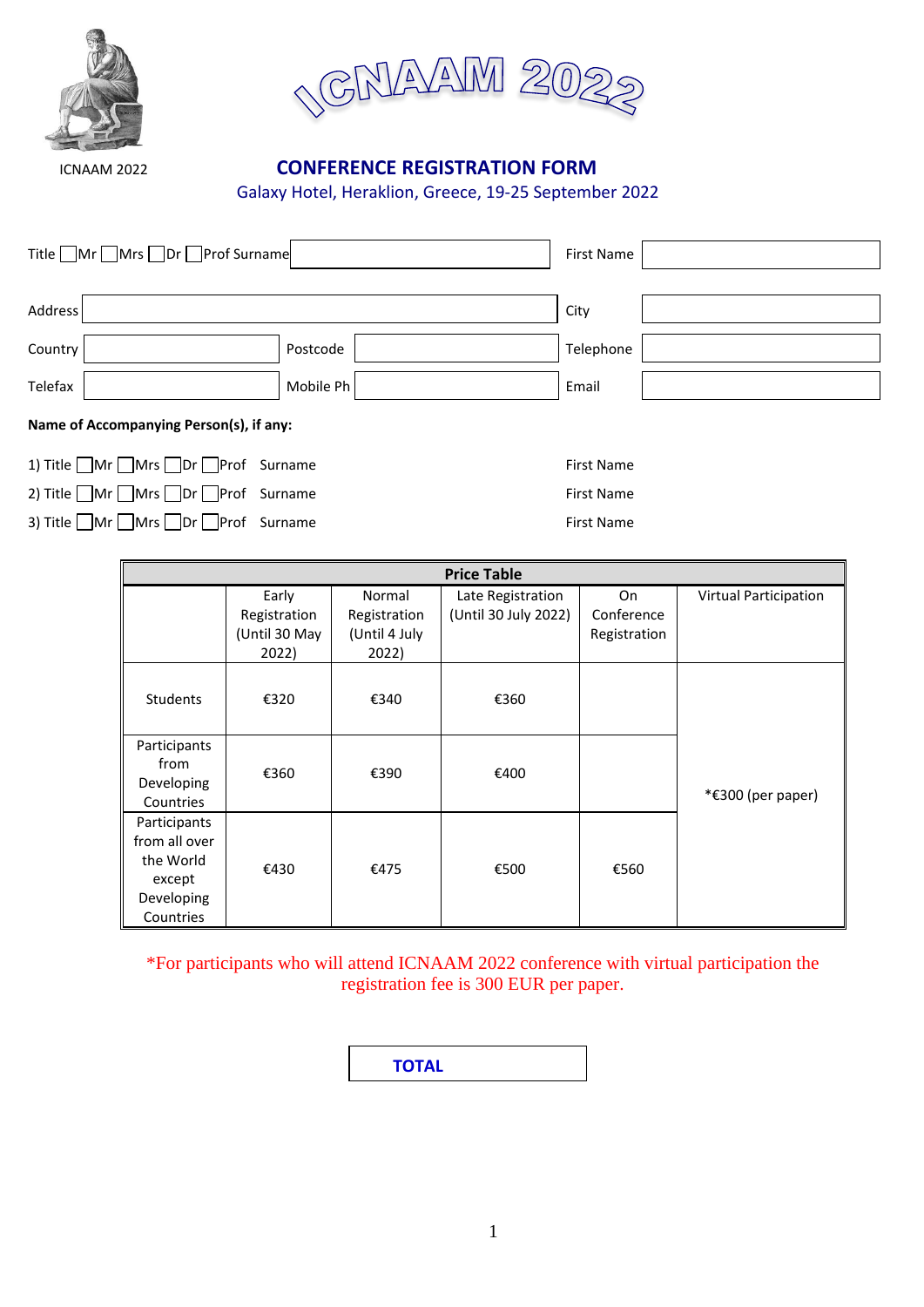## **CANCELLATION POLICY FOR THE REGISTRATION**

- **Author registrations cannot be returned after July 18, 2022.**
- **All other refund requests must be in writing and received before July 25, 2022.**
- **A 60 Euro cancellation fee will be deducted from the registration fees.**
- **Substitution of one conference attendee for another will be accepted at any time, on the basis of information of the change via e-mail [\(chairman@icnaam.org](mailto:chairman@icnaam.org) and [secretary@icnaam.org\)](mailto:secretary@icnaam.org) (the submission to both addresses is requested)).**

#### **Payments details**

**The payments will be done via REGALSCOPE LIMITED as is described below. In the case of Bank Transfer and in order the registration to be valid, the Bank Slip of the Bank Transfer is necessary. Your registration is not valid if the Bank of the Bank Transfer is not included (in the case of Bank Transfer).**

# **PAYMENT**

**Please complete this section to guarantee your registration. We mention that without this guarantee your registration isn't recognized**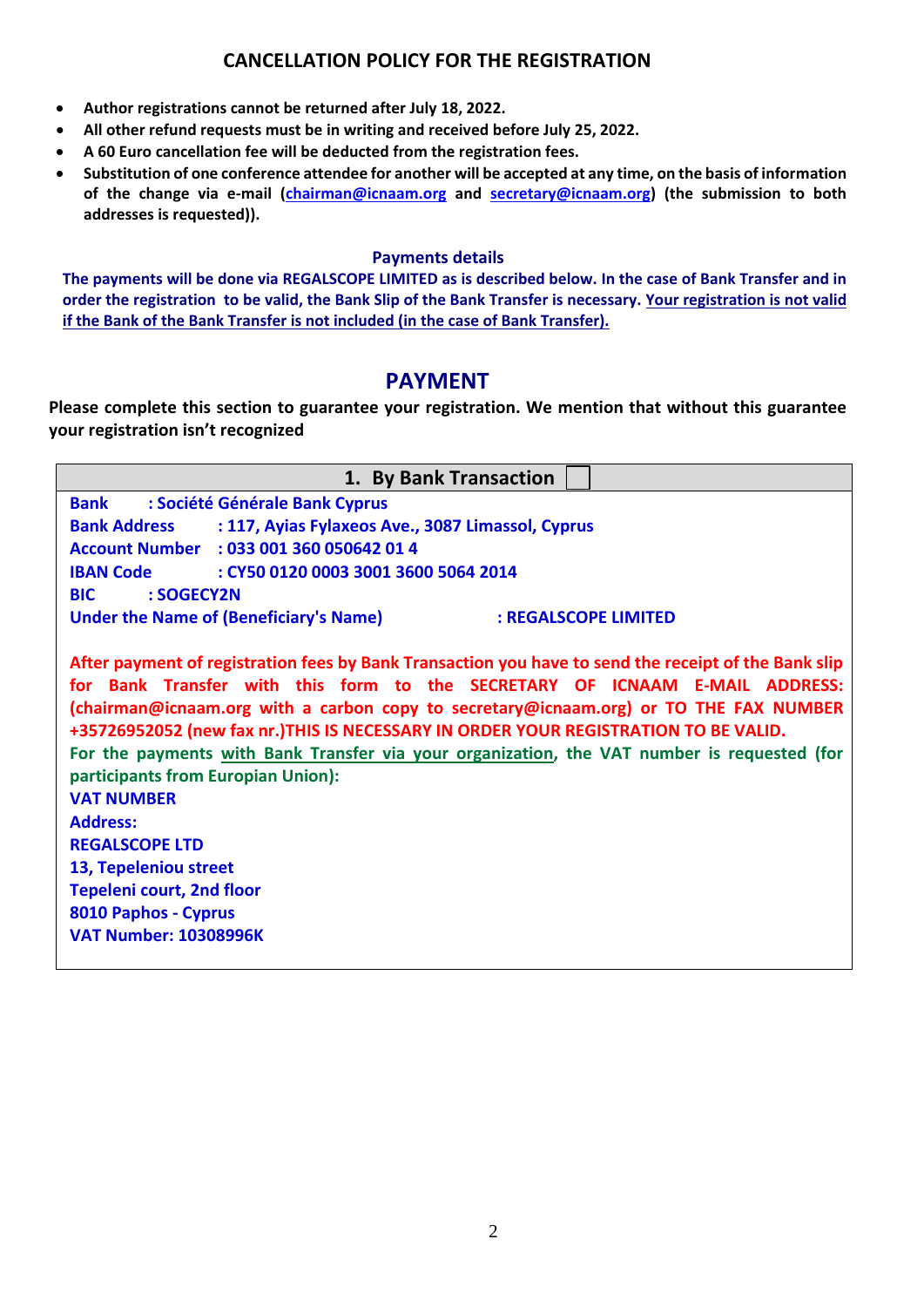| 2. By Credit Card                                                                                                                                                                                                                                                                                                                                                        |            |  |  |
|--------------------------------------------------------------------------------------------------------------------------------------------------------------------------------------------------------------------------------------------------------------------------------------------------------------------------------------------------------------------------|------------|--|--|
| Credit Card Holder Name:                                                                                                                                                                                                                                                                                                                                                 |            |  |  |
| Address:                                                                                                                                                                                                                                                                                                                                                                 |            |  |  |
| City:                                                                                                                                                                                                                                                                                                                                                                    |            |  |  |
| Post Code:                                                                                                                                                                                                                                                                                                                                                               |            |  |  |
| Country:                                                                                                                                                                                                                                                                                                                                                                 |            |  |  |
| Credit Card Type:                                                                                                                                                                                                                                                                                                                                                        |            |  |  |
| <b>Credit Card Number:</b>                                                                                                                                                                                                                                                                                                                                               |            |  |  |
| <b>Credit Card Expiration Date:</b>                                                                                                                                                                                                                                                                                                                                      |            |  |  |
| <b>Credit Card CVC Number:</b>                                                                                                                                                                                                                                                                                                                                           |            |  |  |
| Taxes and administration charges 4% . Attention: American Express credit cards are not accepted<br><b>Important Notice:</b><br>ATTENTION: THIS FORM MUST BE COMPLETED ELECTRONICALY AND MUST BE SENT TO THE SECRETARY OF ICNAAM e-mail<br>addresses: (chairman@icnaam.org with a carbon copy to secretary@icnaam.org) or TO THE FAX NUMBER +35726952052<br>(new fax nr.) |            |  |  |
| <b>Date:</b> Click or tap here to enter text.                                                                                                                                                                                                                                                                                                                            | Signature: |  |  |

## **Remarks on Registration**

### • **For accompanying persons, please add 65 Euros for each additional seat in the Central Dinner and 45 Euros for each additional seat in the Excursion.**

(\*) For the students a confirmation signed by their supervisor is needed. This confirmation must be sent to the secretary mail or to the fax number: +35726952052 (new fax nr.) together with the information that the fees has been paid.

An informal email to (chairman@icnaam.org with a carbon copy to secretary@icnaam.org) must be sent.

**Important Notice: Failure to send via mail or fax the above requested letter will render the registration incomplete.**

(\*\*) With the term developing country we mean any country except USA, Canada, EU and other Western European mations, Japan, Australia and New Zealand. (\*\*\*) The extended abstracts of the cases (i), (ii), (iii) will be included in the Proceedings of ICNAAM 2022 (published in AIP (American Institute of Physics) Conference Proceedings).

**We note that our policy for the presentation of more than one papers is the following:**

**For one paper (1): 1 registration fee For two papers (2): 1.5 registration fees For three papers (3): 2 registration fees For four papers (4): 3 registration fees Please note that this policy does not refer to papers which will presented virtually.**

**The Conference doesn't permit the publication of more than 4 papers with the same author(s).**